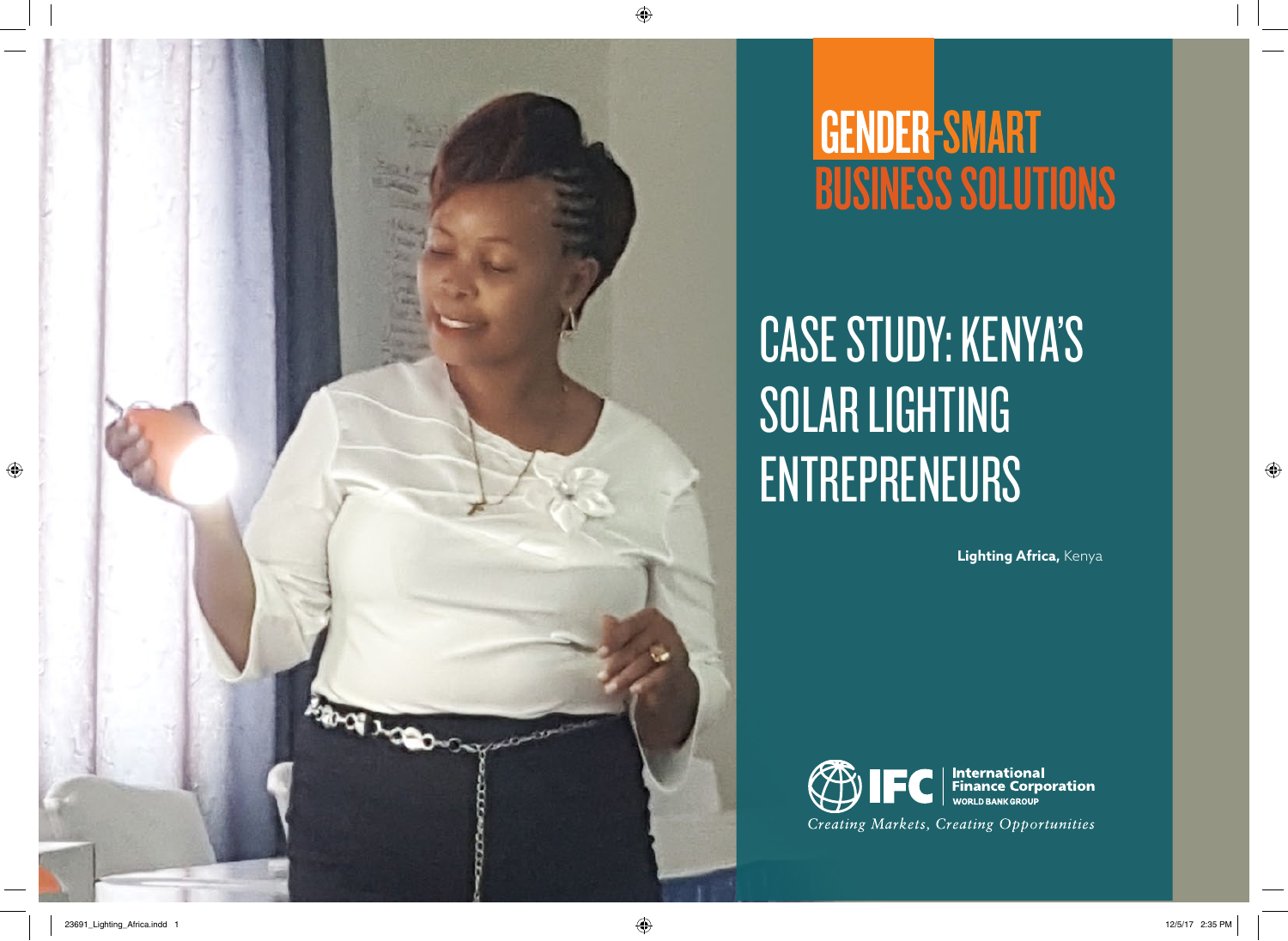# CASE STUDY : KENYA'S SOLAR LIGHTING ENTREPRE

## Program Overview

Ver the past several years, Kenya has launched a number (initiatives to address its electricity shortfall. But power supplemention of the country, acting an impediment to economic growth. Kenya therefore is looking to expa ver the past several years, Kenya has launched a number of initiatives to address its electricity shortfall. But power supply<sup>1</sup> continues to be unreliable in many parts of the country, acting as an impediment to economic growth. Kenya therefore is looking

To ease the power situation in Africa, the World Bank and IFC jointly launched the Lighting Africa program, with the aim of providing modern lighting and energy products by 2030 to 250 million people who currently live off the grid. The program has focused on raising the quality standards of energy products through policy, working with suppliers to rid the market of substandard products, opening up markets for wholesale and retail distributors, and creating market linkages for microentrepreneurs and small enterprises.

Realizing that women can serve an important role in achieving this goal,<sup>3</sup> the Lighting Africa Kenya program engaged the non-governmental organization Practical Action to design an innovative business model to ensure that women were included in the solar energy value chain as consumers and entrepreneurs the Last Mile Entrepreneurs Program (LMEs).

### **Challenges**

Over 70 percent of the population in Sub-Saharan Africa has no access to electricity. In Kenya, more than 30 percent of the population has no access to the energy grid and rural electrifica-

<sup>3</sup> http://www.ifc.org/wps/wcm/connect/efc71c24-b75d-45fd-8d6c-73a4d2a6d04b/4141\_Gender\_Case\_Study\_LightingAsia1.pdf?MOD=AJPERES

tion was estimated to be 12.6 percent by 2014.<sup>4</sup> Consequently, most of the off-grid population relies on off-grid solutions like solar, biomass, and kerosene for their energy needs. Nearly three billion people in the world rely on traditional biomass based fuels and women and children are affected disproportionally.<sup>5</sup> 70 percent of households in Africa and 68 percent in Kenya rely on wood-based biomass.6

Women disproportionately bear adverse health effects of using kerosene and biomass energy sources, with approximately four million people dying every year from household air pollution.<sup>7</sup> When it comes to looking for energy resources, women bear the burden of unpaid work, with women and girls spending up to 20 hours a week fetching firewood.<sup>8</sup>

Ensuring that the solar market value chain reaches consumers at bottom of the pyramid calls for innovative and inclusive solutions since solar energy retail penetration in Kenya is estimated at 21 percent nationwide.<sup>9</sup> While key components of the Lighting Africa Kenya program included building capacity for wholesale and retailers, challenges that made it difficult to open markets further down the supply chain needed to be tackled. The main barriers to deepening the reach are limited access to financing, linkages with credible suppliers for last-mile entrepreneurs, and business management skills critical to running a sustainable energy business.

- <sup>6</sup> https://siteresources.worldbank.org/EXTAFRREGTOPENERGY/Resources/717305-1266613906108/BiomassEnergyPaper\_WEB\_Zoomed75.pdf
- <sup>7</sup> http://www.energia.org/cms/wp-content/uploads/2016/10/euei\_brochure\_ gender\_web.pdf
- 8 http://www.ke.undp.org/content/kenya/en/home/library/environment\_energy/ environmental-sustainability--renewable-energy-and-sustainable-l.html
- <sup>9</sup> https://www.lightingafrica.org/country/kenya/

In particular, women find it more difficult to access financing because of lack of collateral and most of their sales are on credit—which ties up their working capital—hence scaling up their businesses is a challenge. Over time, the market had also been flooded with substandard products, thereby eroding consumer confidence in solar products. Low consumer awareness, access and linkages with credible suppliers in the solar value chain also present a gap for the last-mile female entrepreneurs.

# Gender-Smart Solutions

According to the members in the LME program, over 80 percent of their customers at the household level are women consumers. Identifying and nurturing the women's market is therefore a success factor for Lighting Africa Kenya. However, this new focus requires creative marketing and expertise in order to unlock this unique market opportunity. This includes working with women entrepreneurs to access micro loans to purchase solar products, often through village loan and saving groups.

Providing relevant business training and technology to women will enable them to participate as actors in the renewable energy technology value chain as energy entrepreneurs. Lighting Africa Kenya designed the LME program with the aim of strengthening women-owned energy enterprises by linking them with suppliers and financiers and supporting them with training so as to open up the market at the bottom of the pyramid and meet household energy needs.

<sup>1</sup> http://data.worldbank.org/indicator/EG.ELC.ACCS.ZS?locations=KE

<sup>&</sup>lt;sup>2</sup> http://www.ke.undp.org/content/kenya/en/home/library/environment\_energy/ environmental-sustainability--renewable-energy-and-sustainable-l.html

<sup>4</sup> http://data.worldbank.org/indicator/EG.ELC.ACCS.ZS?locations=KE

<sup>5</sup> http://documents.worldbank.org/curated/en/829971468333310498/pdf/ WPS5800.pdf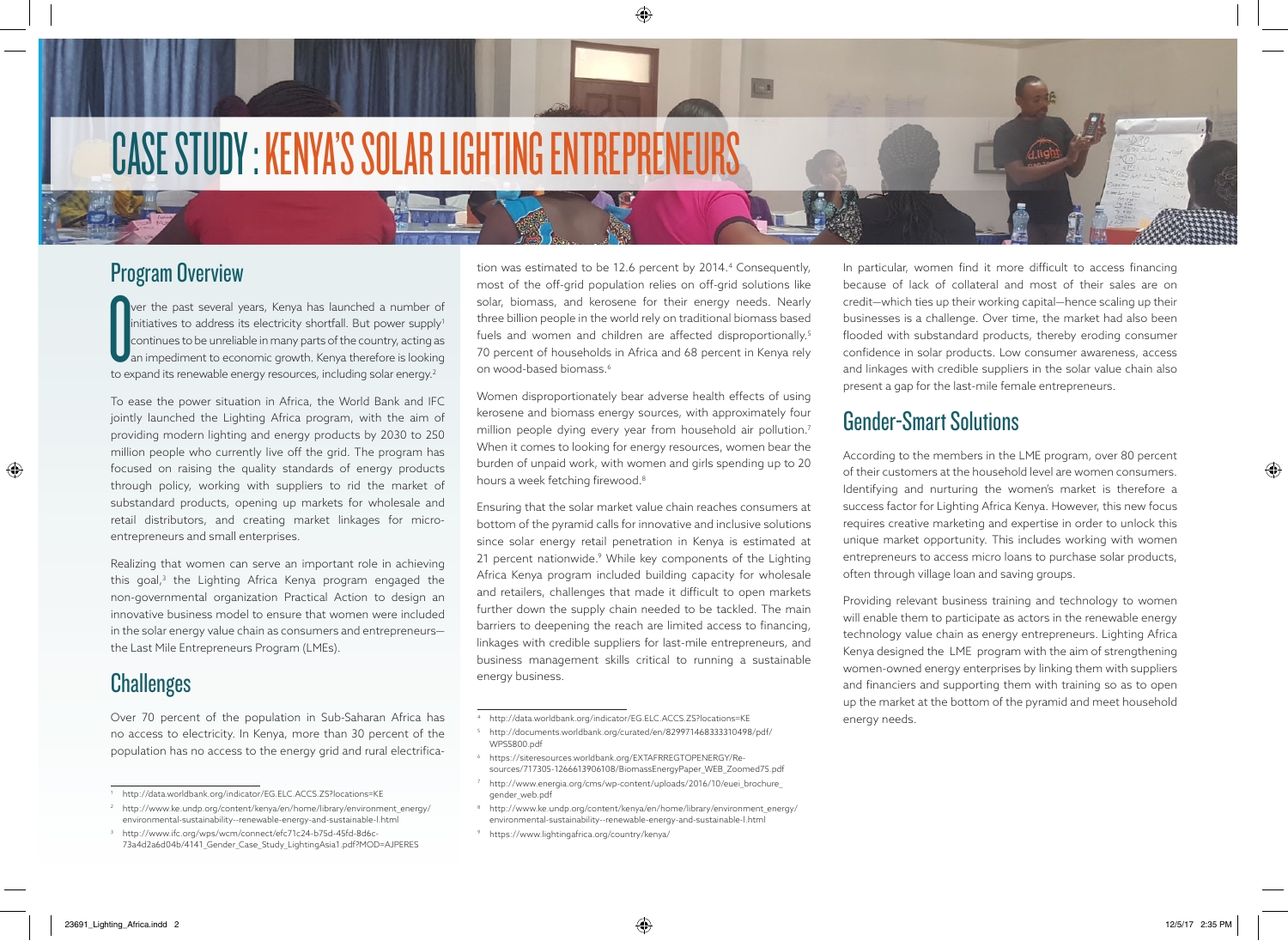Access to finance is critical for distributors and consumers at the base of the pyramid without which consumers especially would otherwise be unable to meet upfront costs. Lighting Africa Kenya works with Microfinance Institutions (MFIs) in a mutually beneficial partnership where it supports MFIs to make market linkages and encourages them to provide financing to women groups.

To implement the training component of the program, Lighting Africa Kenya engaged Practical Action and jointly developed a tailor-made training and mentorship program for women in the solar energy business. The program recruited 400 self-employed women and conducted training across the country. The training focused on capacity building in business management skills, with modules in sales and marketing, communications, record keeping, employee-productivity management, and agencybased empowerment. For the mentoring phase, high-potential entrepreneurs in the solar energy sector were selected and paired up with business mentors to build on the training with a focus on results.

In addition, Lighting Africa Kenya mobilized its associates for exhibitions where the women sampled Lighting Africa's quality verified products and networked with suppliers of these products, thereby creating linkages with reliable suppliers. This also allowed women energy entrepreneurs gain better access to the market to networks.

# The Business Case—Benefits of Focusing on Women Entrepreneurs

The program has identified a wide pool of women solar entrepreneurs at the micro-level. The program initially planned to target a maximum of 200 last-mile entrepreneurs, but it increased the goal to 400 to accommodate demand.

The program is now helping build capacity for the entrepreneurs in skills development, markets access, and access to credit—the key challenges to unlocking the grassroots solar market.

**Increasing penetration of quality products:** According to studies carried out by Lighting Africa Kenya, only five percent of retail outlets in rural areas (where they are most needed) stock solar products. This has been a major challenge with solar products,

and as such, winning customer trust is a prerequisite to meeting the needs of consumers and boosting the businesses of lastmile women energy entrepreneurs. By linking women energy entrepreneurs with certified suppliers, Lighting Africa Kenya has ensured that quality products reach the bottom of the pyramid and that entrepreneurs build confidence and trust with the consumers.

- Increasing market access: Women make the majority of decisions on household energy supply and use. In addition, they create demand for renewable energy products, including solar products, as last mile solutions. Opening up the market at a micro level by empowering women entrepreneurs and getting good-quality products to the bottom of the pyramid is critical in addressing the energy gap at the household level.
- Last mile distribution by women entrepreneurs: In this case study, we found out that most consumers in this market segment do not have the funds to buy solar products upfront in a single transaction. There is also an affordability gap—the difference between what consumers would like to have and what they are able to pay for. They therefore require flexible payment terms that would enable households to climb up the energy ladder. Women entrepreneurs work with this consumer base to help them with financial planning and support access through self-help groups where women can access funds.
- Women economic empowerment: A survey of women who were using off-grid solar products in regions covered by Lighting Africa Kenya's LME program found that the women save at least \$10 a month—money that would have been spent on kerosene, with debilitating health impacts over time. With these savings, they are able to operate their microbusinesses and pay off debts accrued from the purchase of solar products, especially solar lanterns. As women energy entrepreneurs earn more income, they reinvest in their families, improving opportunities for better livelihood for the entire family.
- **Improved capabilities:** Prior to the training and mentorship offered to the women, they lacked basic business skills that would improve the way they operated their businesses. As a result of the training, the women gained better marketing techniques and enhanced skills in record keeping. This enabled them to better track business performance in line with sales movement.



#### Bridging the access to finance gap—innovative best practices in helping women at grassroots level

In Mombasa, Caroline Wanja shares a shop with her husband, from where she runs her solar business while her husband operates a mobile technology business. Caroline uses the shop as a base to market her products and to volunteer her time and expertise to support women form savings and credit self-help groups. Women entrepreneurs like her routinely do this as these groups are a key market for solar products. The groups motivate women to save and borrow funds to purchase solar lighting products.

#### Podcasting—Innovative approaches to business mentoring

Practical Action, the Lighting Africa Kenya LMEs program partner, came up with podcasting as an effective way to reach over 200 women entrepreneurs across the country, in addition to the network of mentors. Given Kenya's extensive mobile network coverage, high smart phones penetration, and high use of social media, this proved to be a very effective mechanism to deliver messaging and tips on business management.